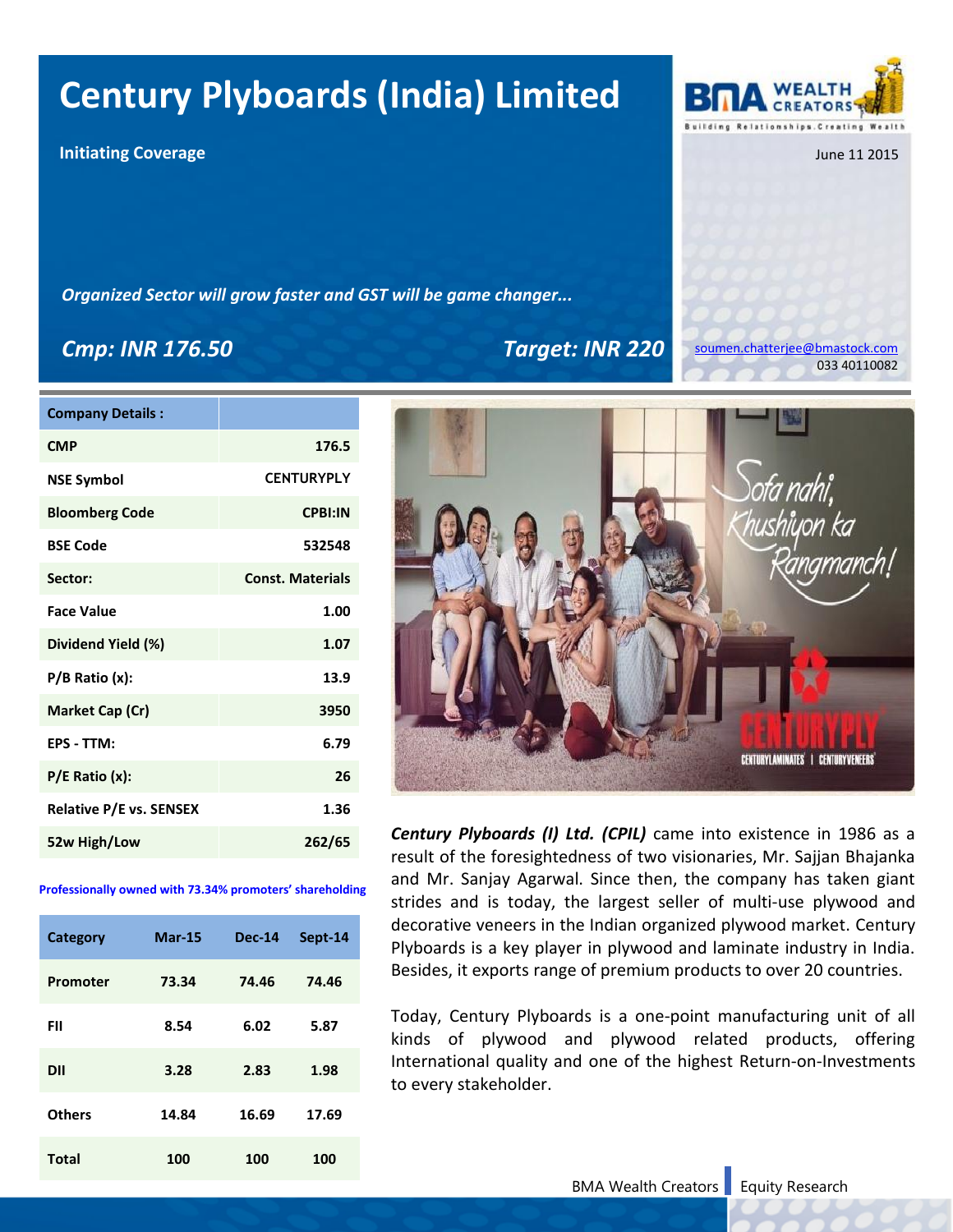## **Sector Overview: Housing and Infrastructure are key growth drivers**

The Indian Plyboard industry is highly fragmented, with unorganised players accounting for 70% of the market share. Within the organized segment, **Century and Greenply** hold 50% of the market share, with the balance 50% held by regional players like Sarda Plywood, National Ply and Kitply.

**Century and Greenply** are both leading Plyboard/laminate brands. Both the companies have manufacturing locations spread across India and both have a well established Pan-India brand.

#### *Industry Overview:*

- **Indian Plywood & Panel Industry is ~ Rs. 20,000 Crores market.**
- $\checkmark$  Share of organized sector is 30%.
- $\checkmark$  50% of organized market controlled by two national players Century and Green. At national level the industry is virtually oligopoly.
- $\checkmark$  Balance 50% are region based confined to one or two states
- $\checkmark$  Overall Industry expected to grow at 10%
- $\checkmark$  Organized sector to grow at a faster pace of 25% -30%

#### *Industry Challenges:*

- $\checkmark$  Raw Material Linkages
- $\checkmark$  Foreign Exchange Volatility
- $\checkmark$  Labour intensive
- $\checkmark$  Unorganized sector dominance
- $\checkmark$  Environmental Regulations

#### *Growth Drivers:*

- $\checkmark$  Growing Real Estate and Construction sector
- $\checkmark$  New Government's emphasis on infrastructure and housing
- $\checkmark$  Rising per Capita Income and growing employment opportunities
- $\checkmark$  Urbanization and Government proposal of new Smart cities
- $\checkmark$  Recent policy measures: Housing for All & Affordable Housing Loans.
- $\checkmark$  Reduced Home renovation cycle from 15 years (decade back) to 5 years

#### *Industry Opportunities:*

- $\checkmark$  Potential Housing and Infrastructure boom
- $\checkmark$  GST
- $\checkmark$  Stable Government
- $\checkmark$  Brand and Quality awareness
- $\checkmark$  Supportive Government policies

Source: Marketresearch.com/ Company Presentation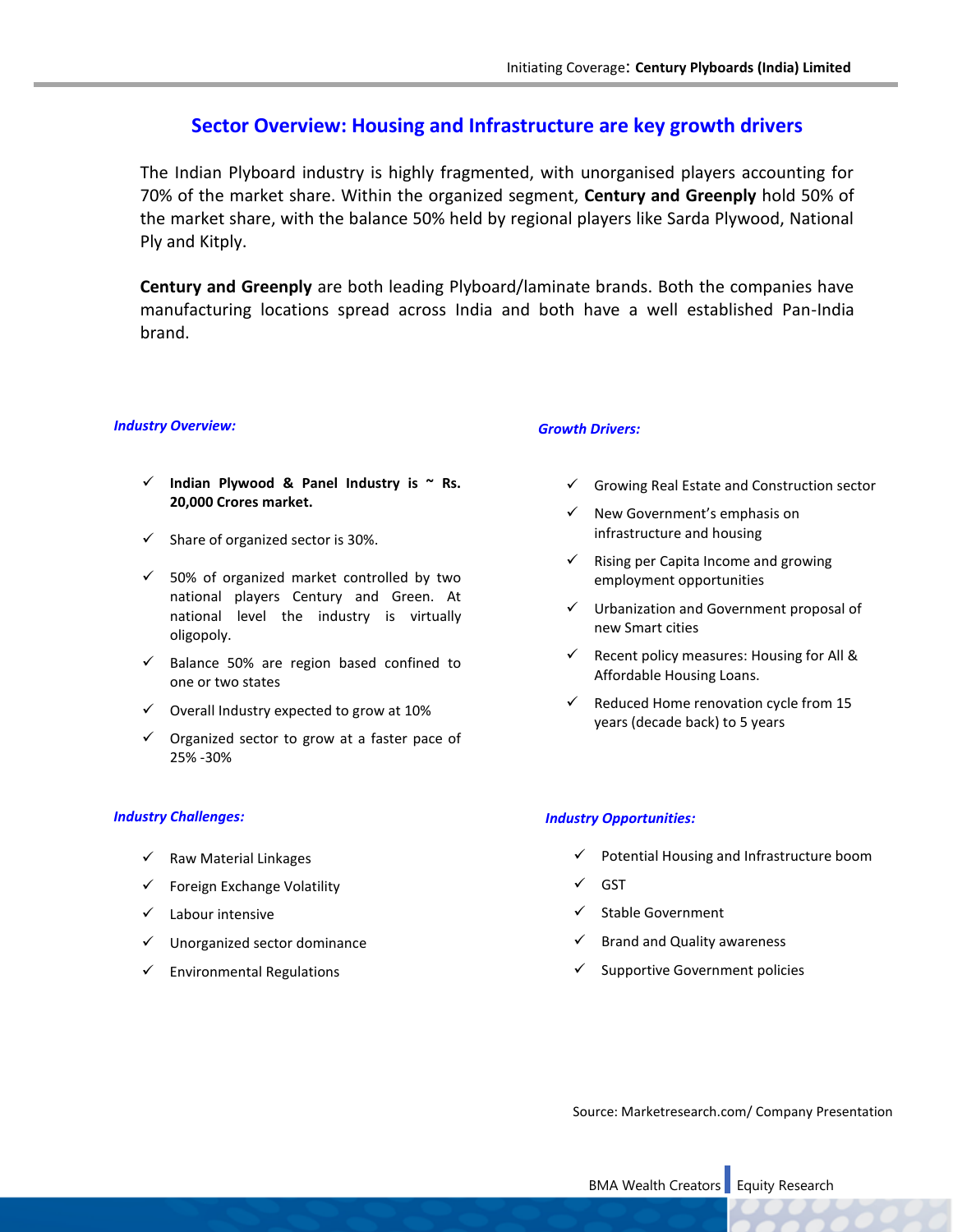## **About Century Plyboards**

*One of India's largest plywood manufacturers with more than 30% share of India's organised plywood sector.*

#### *Legacy*

Promoted by first generation entrepreneurs– Sri Sajjan Bhajanka and Sri Sanjay Agarwal

#### *Line of Business*

The company is engaged in the manufacture of Plywood, Laminates, Veneer, MDF, Block-boards and doors among others. The company is also engaged in Container Freight Station (CFS) business, managing the first private CFS at the Kolkata Port.

### *Location*

The company has 7 manufacturing units in Joka (West Bengal), Guwahati (Assam), Kandla (Gujarat), Chennai (Tamil Nadu), Karnal (Haryana), Roorkee (Uttarakhand), and Myanmar.

The company's CFS is operated across around one lakh sq. mtr facilities (two locations) near Kolkata Port

The company's pan-India presence comprises 33 marketing offices and more than 13,000 retail outlets.



## *Business Overview*

Source: Company Presentation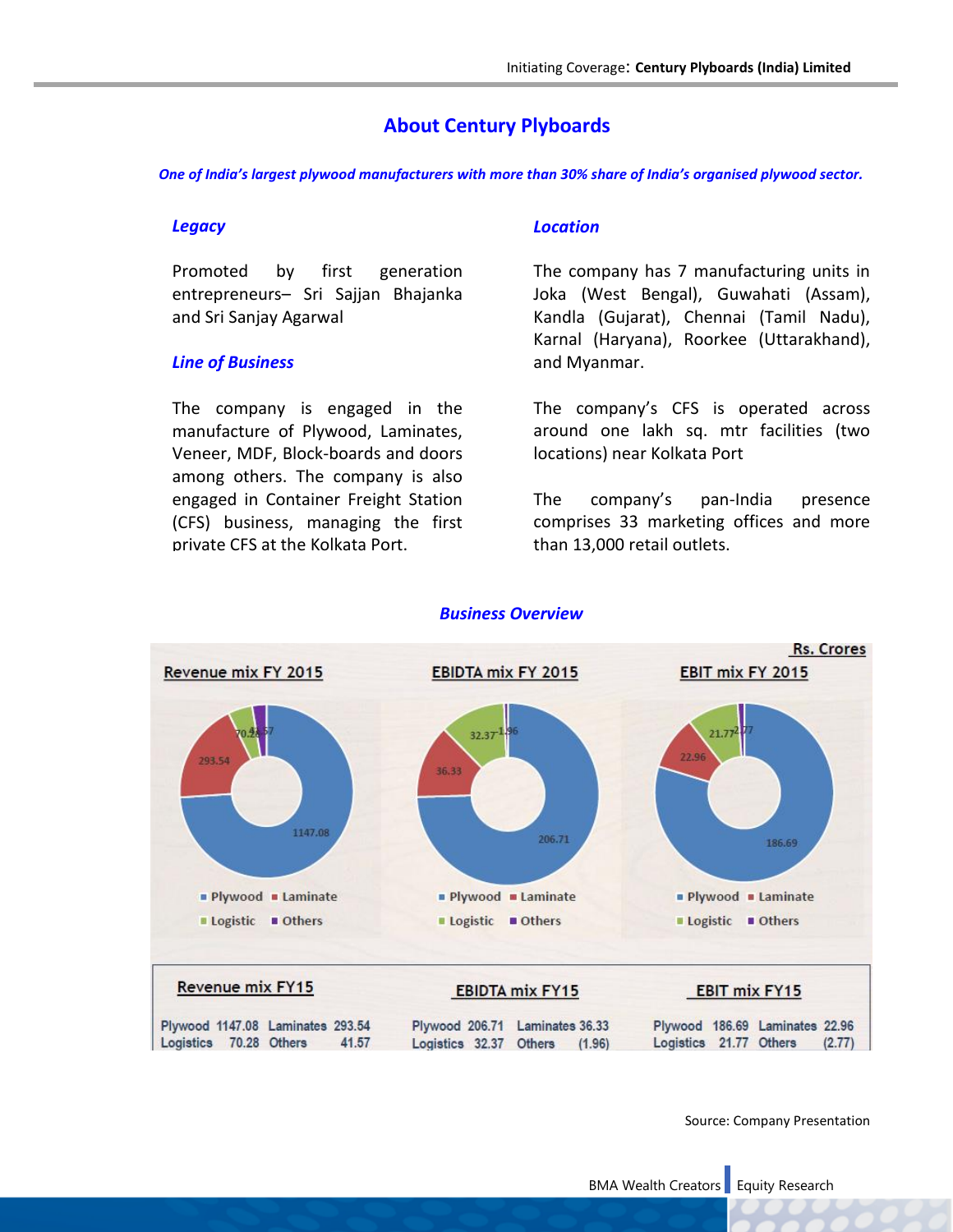

| Pan India Presence (Robust network) |  |
|-------------------------------------|--|
|-------------------------------------|--|

| <b>Manufacturing Units</b>                                              |               |
|-------------------------------------------------------------------------|---------------|
| $P*$                                                                    | 6             |
| Ply Myanmar#                                                            | 1             |
| Laminates                                                               | 1             |
| <b>CFS</b>                                                              | $\mathcal{P}$ |
| *Includes one subsidiary (51%) unit<br># Ply Myanmar is 100% subsidiary |               |
| <b>Branch Offices / Depot</b>                                           |               |
| 35                                                                      |               |
| <b>Regional Dist. Centre</b>                                            |               |
| 6                                                                       |               |
| Distribution Network*                                                   |               |
| Total*                                                                  | >14,500       |
| Direct                                                                  | >1,500        |
|                                                                         |               |

\*Includes dealers, sub-dealers, retail outlets etc.

## *Plywood Business:*

- **Pan-India presence: 6 Mfg. facilities**
- **Strategically located across India, near Kolkata in East, near Kandla in West, near Chennai in South, near Delhi in North, near Guwahati in North east and near Roorakee in Central.**
- **Capacities: Timber Peeling 210000 CBM and Plywood: 210000 CBM. Highest in India.**
- **Fully Integrated operations in Myanmar**

### *Laminates Business:*

- **Among top three laminate producers**
- **Fully integrated plant near Kolkata**
- **Capacity –4.8 Million Sheets**
- **Focus on niche segment and value added products**

## *Container Freight Station (CFS):*

**Eastern India's largest and first privately owned CFS, located near Kolkata Port.**

- $\checkmark$  Area of  $\sim$  100,000 sqm
- **Capacity to handle 160,000 TEUs**

Source: Company Presentation

BMA Wealth Creators Equity Research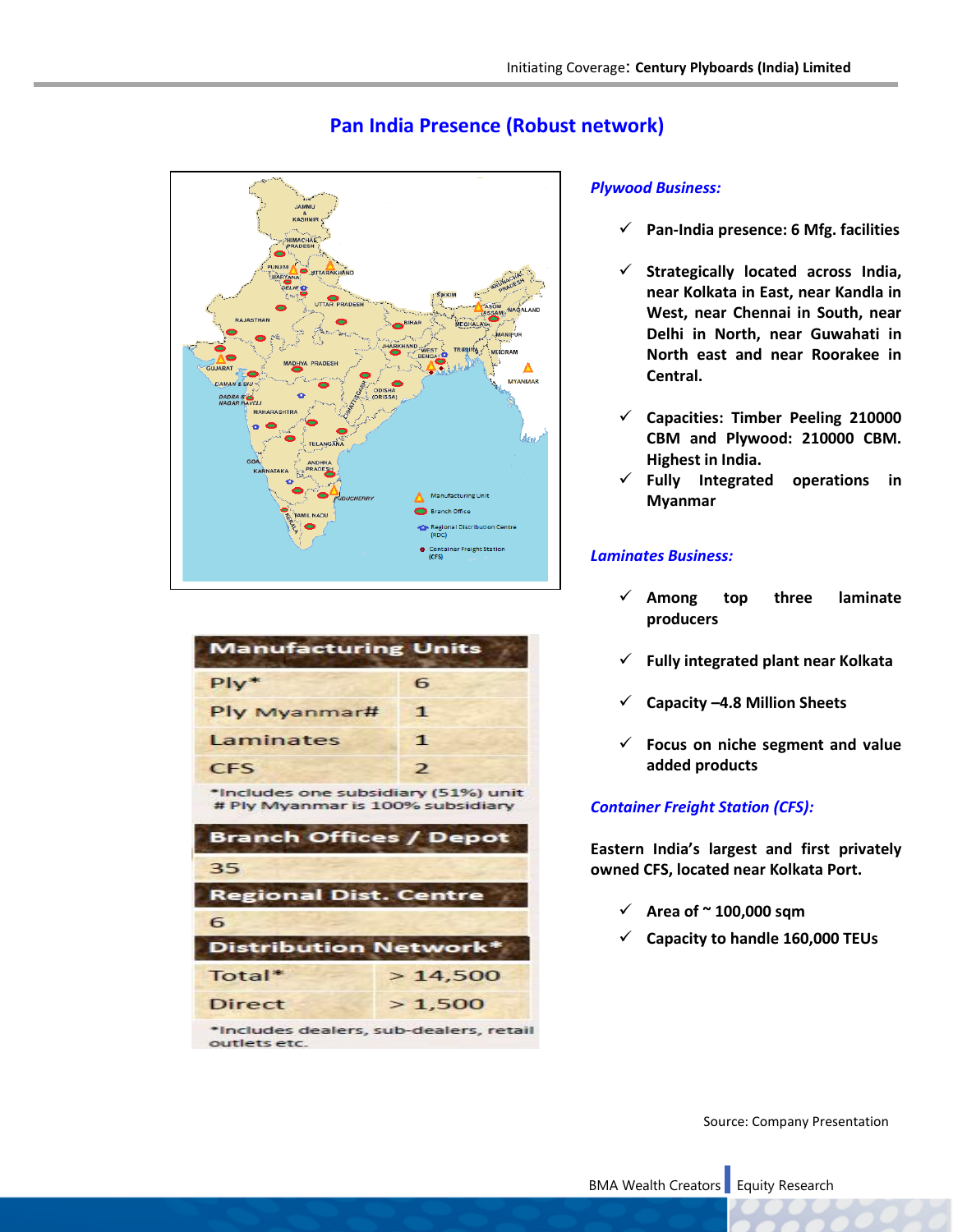| <b>NET SALES</b> |      | PAT |                       | <b>EBITDA %</b> |       | <b>EPS</b>                                 |       | <b>Trailing</b> |     |      |            |              |     |           |            |
|------------------|------|-----|-----------------------|-----------------|-------|--------------------------------------------|-------|-----------------|-----|------|------------|--------------|-----|-----------|------------|
| Q4 FY15          | QoQ% |     | YoY%   Q4 FY15   QoQ% |                 |       | YoY%   Q4 FY 15   Q3 FY15   Q4 FY15   QoQ% |       |                 |     | YoY% | <b>EPS</b> | <b>Price</b> | P/E | D/E Ratio | <b>ROE</b> |
| 409.22           |      | 19% |                       | 16.0%           | 63.2% | 19.4%                                      | 18.9% | 2.16            | 16% | 64%  | 6 79       |              | 26  |           | 22 38.73%  |

## **Robust FY15 numbers: Driven by strong Operational efficiency**

## Century Plyboards clocks highest ever Quarterly Revenue and PBT:

Century Plyboards reported a 63% jump in quarterly profit at Rs 47.97 cr while revenue increased by 19.3% to Rs 409.2 cr. (YoY). The management has clocked more than 25% of growth rate in the last financial year (FY15) and is confident of repeating the same performance in next few years.

## Major attraction: Strong Operational Performance:

Operating Margin improved to 19.4% versus 18.9% in the previous quarter. Lower resin prices following the oil price slump, decline in logistics costs and cheaper imports from the Myanmar facility buoyed margins. Century Plyboards has doubled its laminate capacity to 4.8 million sheets in the last one year and has also widened its product offering.

## **Strong Brand Value: India's most preferred and highest selling Plywood Brand**

Over the years, Century Plyboards have emerged as one of the industry's largest spenders, investing judiciously in endorsement-driven brand spending. Brand-spend efficiency translated into market leadership corresponding to a national plywood market share of 7.5% (30% in the organized segment).

The company launched TV commercials with Nana Patekar, increasing its total plywood brand spending. The company has introduced flanking brand to plug its product portfolio gap. The Company recently launched retail furniture chain (brand Nesta) with the launch of two stores. Century Plyboards has extended from the manufacture of plywood to laminates, veneers, block boards and doors, among others, facilitating cross-sale, superior leverage of corporate brand and a better use of dealer network. The result is that the leadership in the plywood segment translated into a number two position in the laminates segment, validating the multi-product strategy and justified aggressive Brand building.

With continued government focus on infrastructure and real estate sector the demand for Company's products is expected to remain buoyant. With strong and preferred "Centuryply" brand under its fold, the Company is expected to perform better in current fiscal.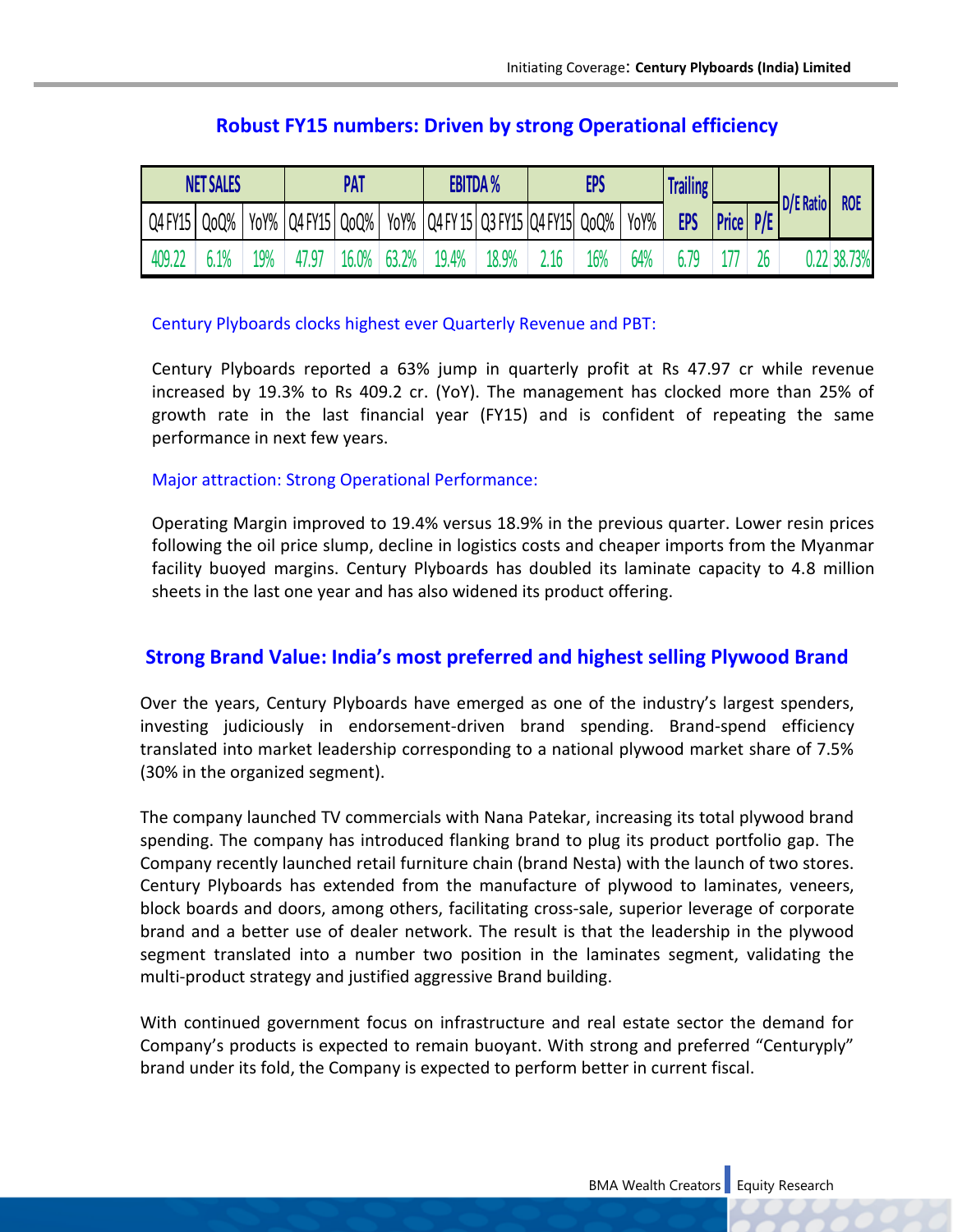## **Organized Sector will grow faster and GST will be game changer**

The government is trying its best to build consensus on GST and with likely support from Regional political satraps it is widely expected that the Bill will get trough in the forthcoming Monsoon Session of Parliament and the Government is quite confident of implementing the Goods & Service Tax from April 1, 2016.

GST will address complexities and inefficiencies of current indirect tax framework through robust technology platform. **Post GST clandestine business will be almost impossible as it will put both organized and unorganized sector at level playing field.** Evidently, the inequitable indirect duty structure in favour of unorganized players provides a price advantage over organized manufacturers. Post GST Interstate transactions will be tax neutral as it will address the issues of double taxation and its cascading effects. It will also remove regional disparities in tax rates.

**GST will be a win-win situation for all stakeholders** i.e., Government, Honest Businessmen and Consumers as it will lower tax incidence, ease business and increase tax buoyancy coupled with tax collection. As per a study carried out GST will have significant positive impact on GDP growth. **This potential game changer could give Century an opportunity to tap into the unorganized market, whose size is 3 times of the organized market.** Besides, this game changer can accelerate a consumption shift from unorganized players to the branded organized market. This, in turn, can catalyse the growth for players like Century Plyboards.

#### **Adequate Raw Material Security augers well for Century**

In Plyboard industry, there is a growing challenge in securing raw material in view of environment concerns and evolving national policies. Last year, Myanmar (a prominent global raw material supplier) banned the export of raw timber, affecting the prospects of all Indian timber importers. **Century Plyboard proactively commissioned a peeling unit in Myanmar, the first such instance from within India's plywood sector. A captive peeling unit made it possible for the Company to source veneers from Myanmar (instead of timber), ensuring that its operations were sustained without interruption.** Besides, this initiative helped the Company to optimise logistic costs, replacing the transportation of bulky raw timber with lighter veneers.

The management is also moving fast to maintain its competitive advantage. It is looking at setting up timber plants in various other geographies outside India. **It has set up a timberprocessing unit in Laos for manufacture and supply of veneers. The company is also looking to acquire some existing facilities in Africa so that it can source timber at lower prices and maintain the logistical advantage.**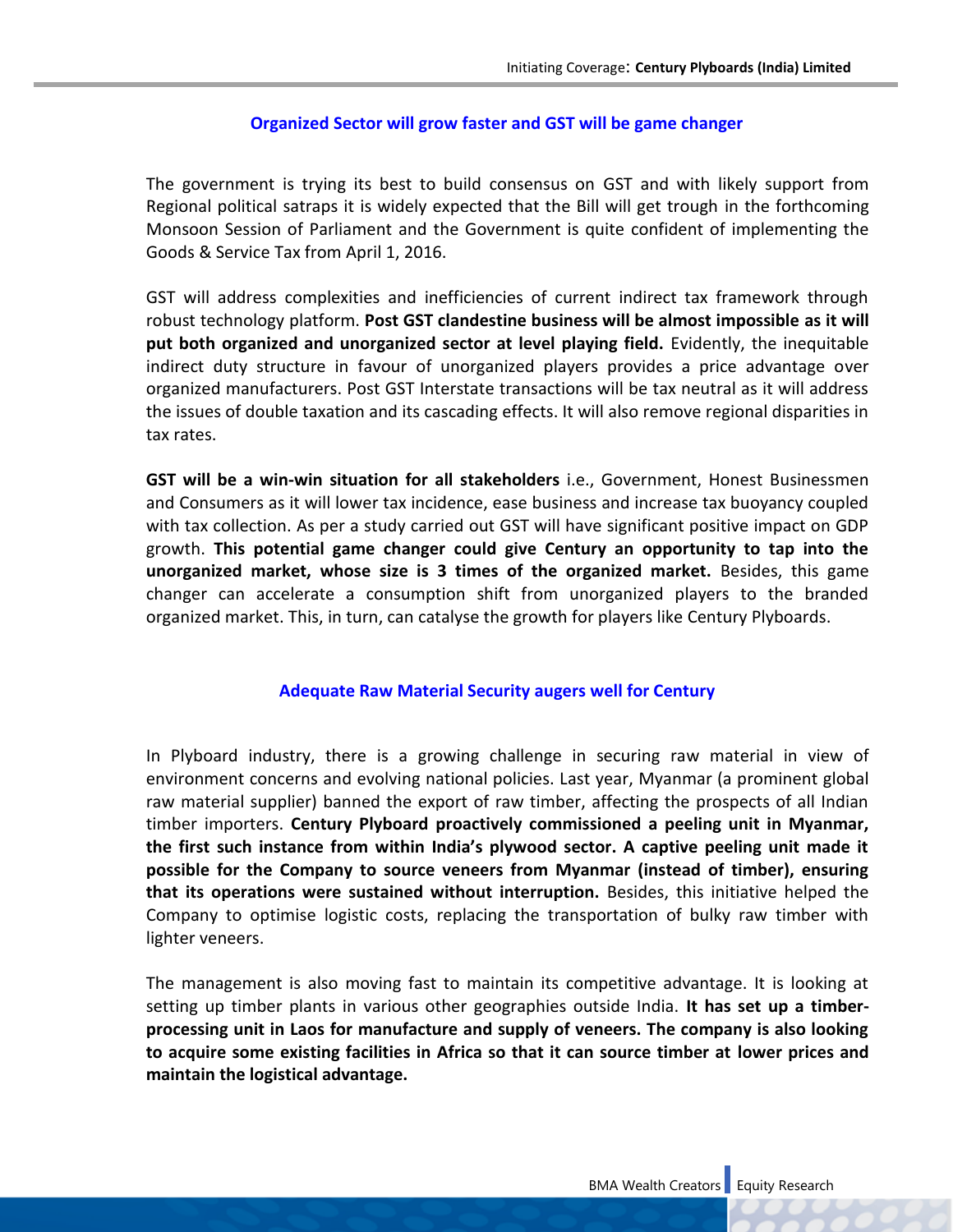## **Emerging Leader in the Plywood Industry**

**Century is the most premium Plyboard brand in India and commands a price premium of 10% over Greenply and almost 25-30% over unorganised players.** Through various brand building initiatives in recent years, the company has further strengthened its brand; the management is committed to invest further in branding and increase brand recall across India to emerge as the leading player in Plywood industry.

## **Financial Highlights of Q4 FY15**

|                          | <b>Greenply</b> | <b>Century</b> |
|--------------------------|-----------------|----------------|
| <b>Operating Revenue</b> | 429 cr          | 409.2 cr       |
| Growth (%) YoY           | (25%)           | 19%            |
| <b>EBITDA</b>            | 53.9            | 79.3 cr        |
| <b>EBITDA Margin</b>     | 12.60%          | 19.30%         |
| <b>Profit after tax</b>  | 45.6 cr         | <b>48 cr</b>   |
| <b>PAT Margin</b>        | 10.6%           | 11.7%          |
| Growth (%) YoY           | 24%             | 63%            |

## **Valuation & Management Efficiency Ratios:**

|                                | <b>Greenply</b> | <b>Century</b> |
|--------------------------------|-----------------|----------------|
| <b>Current P/E Ratio (ttm)</b> | 15.6            | 25.9           |
| Price/Book (x)                 | 3.7             | 13.9           |
| <b>Return on Equity (ROE)</b>  | 28.7%           | 38.7%          |
| <b>Return On Assets (%)</b>    | 21.4%           | 41.3%          |

**Completion of Capex will enable Century to consolidate its leadership position in the Plywood space and will also help in gaining more market share in Laminates segment.**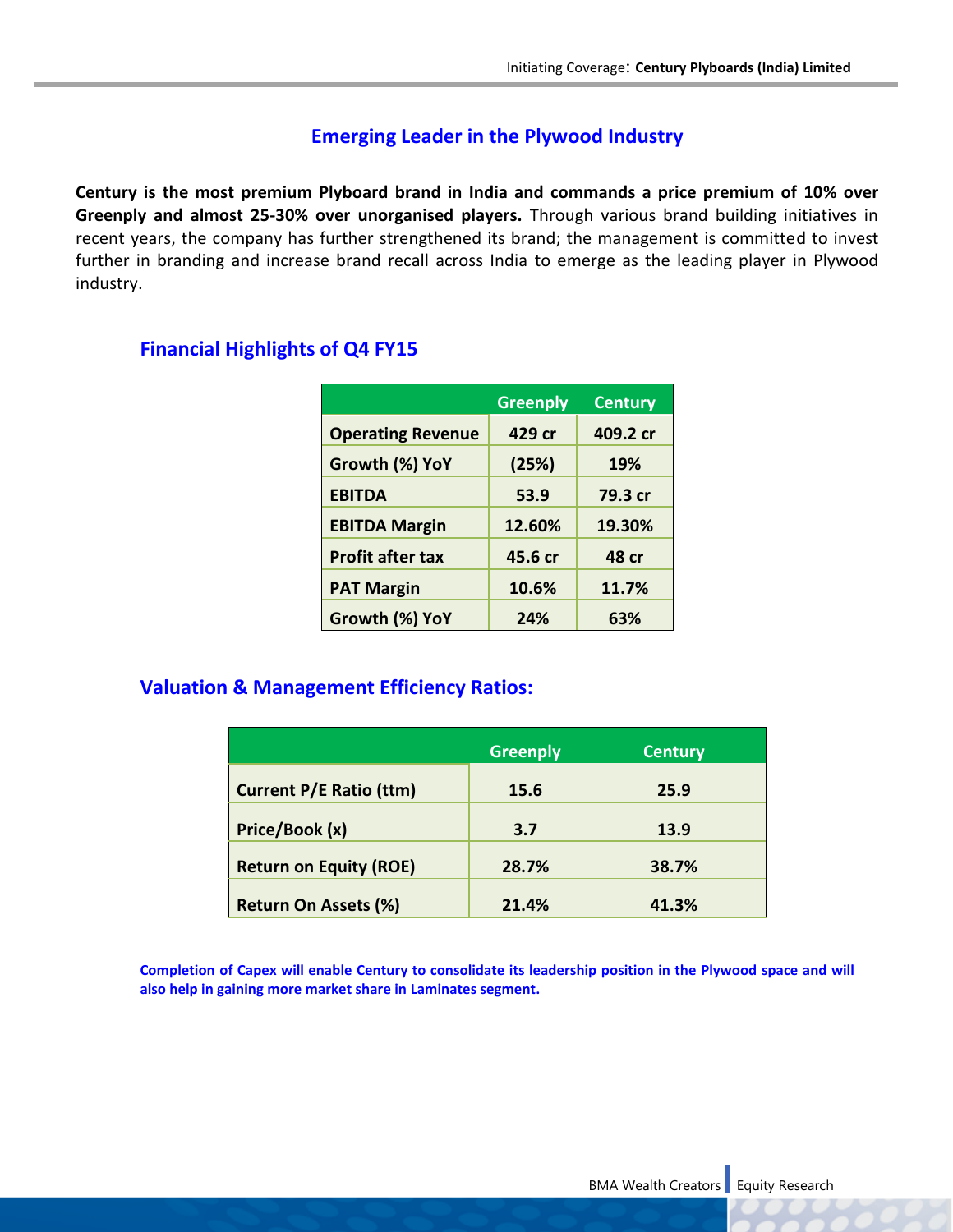## **Financial Highlights & Valuation**

**Income Statement (Rs in Crore)**

| <b>Description</b>           | <b>FY13</b> | <b>FY14</b> | <b>FY15</b> | <b>FY 16E</b> |
|------------------------------|-------------|-------------|-------------|---------------|
| Revenue                      | 1181.65     | 1347.65     | 1588        | 1969          |
| Growth %                     |             | 14%         | 18%         | 24%           |
| <b>Operating Expenditure</b> | $-1,056$    | $-1,189$    | $-1,318$    | $-1,667$      |
| <b>EBIDTA</b>                | 126         | 158         | 270         | 302           |
| <b>EBITDA Margin</b>         | 11%         | 12%         | 17%         | 15%           |
| Depreciation                 | $-27.96$    | $-38.71$    | $-48$       | -59           |
| <b>Interest</b>              | $-40.36$    | $-60.34$    | $-45.57$    | $-58.58$      |
| <b>Other Income</b>          | 5           | Д           | 3.30        | 8.00          |
| <b>Profit Before Tax</b>     | 62          | 62.9        | 179.6       | 192           |
| <b>Tax</b>                   | -5          | C           | -30         | $-29$         |
| Profit after tax*            | 55.19       | 60.26       | 148.96      | 163.60        |
| <b>Net Profit Margin</b>     | 5%          | 4%          | 9%          | 8%            |
| <b>Equity</b>                | 22.25       | 22.25       | 22.25       | 22.25         |
| EPS                          | 2.48        | 2.71        | 6.7         | 7.35          |

**PAT reported after adjusting Minority share**

Source: Company Report, 2014-15 / BMA Research

**Rich Valuations: The stock is expected to trade in Premium over Greenply due to superior Operational performance.** 

The stock is trading at 24x of FY16E EPS of Rs. 7.35. Accumulate with TP of Rs. 220 (discounting the stock to trade at 30 times of its FY16E EPS of 7.35) TP will be reviewed after analysing Q1FY16 numbers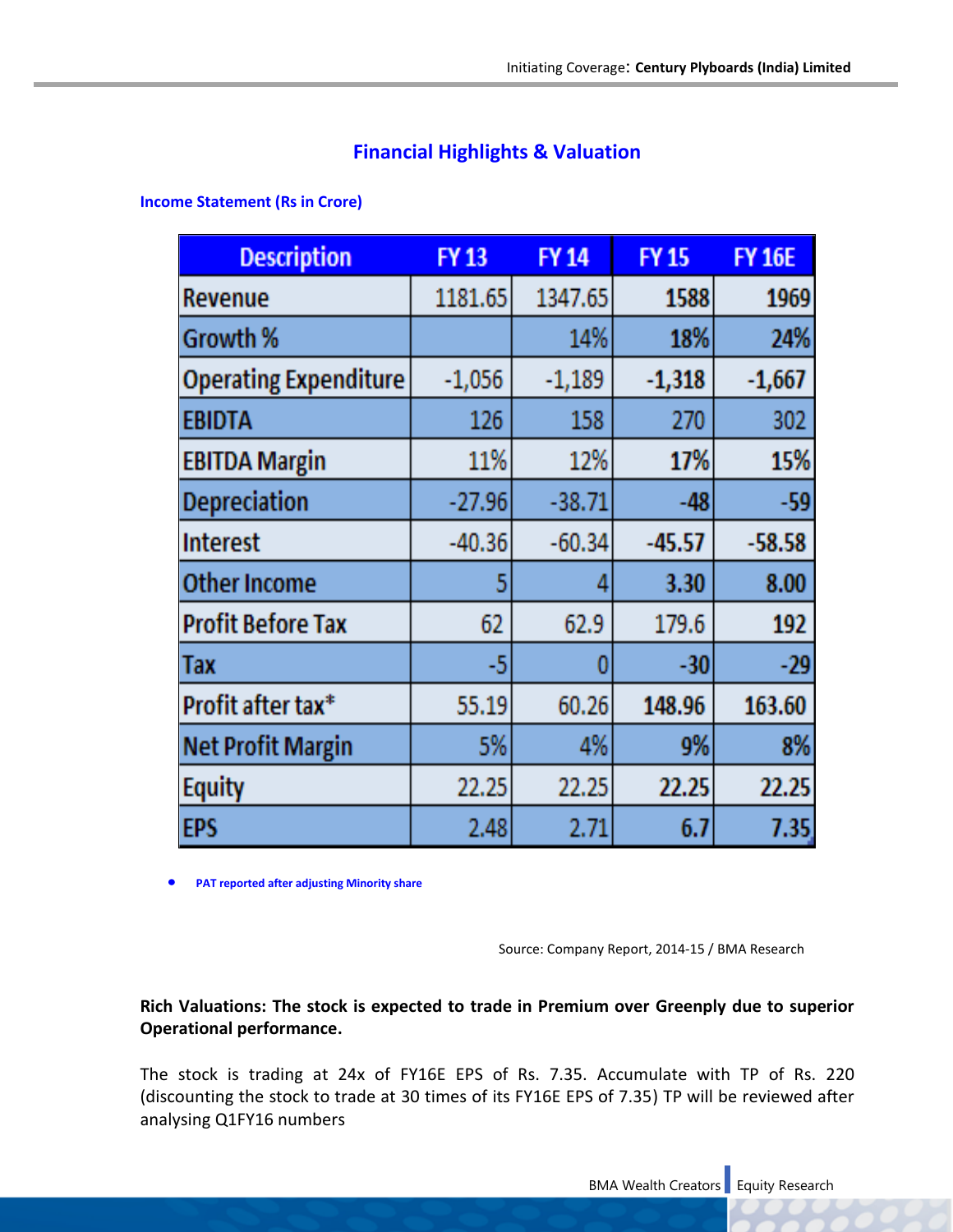

## **Stock Price Performance**

Charts Source: Bloomberg

#### **Major Supports: 20DEMA: 195 50DEMA: 202 200DMA: 170**

**Entry Strategy:** The stock has rallied up significantly after the company registered stellar Q2FY15 performance. It is advised to accumulate the stock (Buy 50% around current levels 180 & add in dips if the stock corrects to 160-165 levels)

#### **Key Risk / Concerns:**

De-rail in economic growth can adversely impact the overall growth prospects of the sector.

Overall, Plywood industry structure remains duopoly, any resurgence of Greenply will increase the competitive risk.

Myanmar has banned the export of raw timber but veneer export is allowed. If Myanmar were to ban exports of veneer as well, a key raw material source would be eradicated.